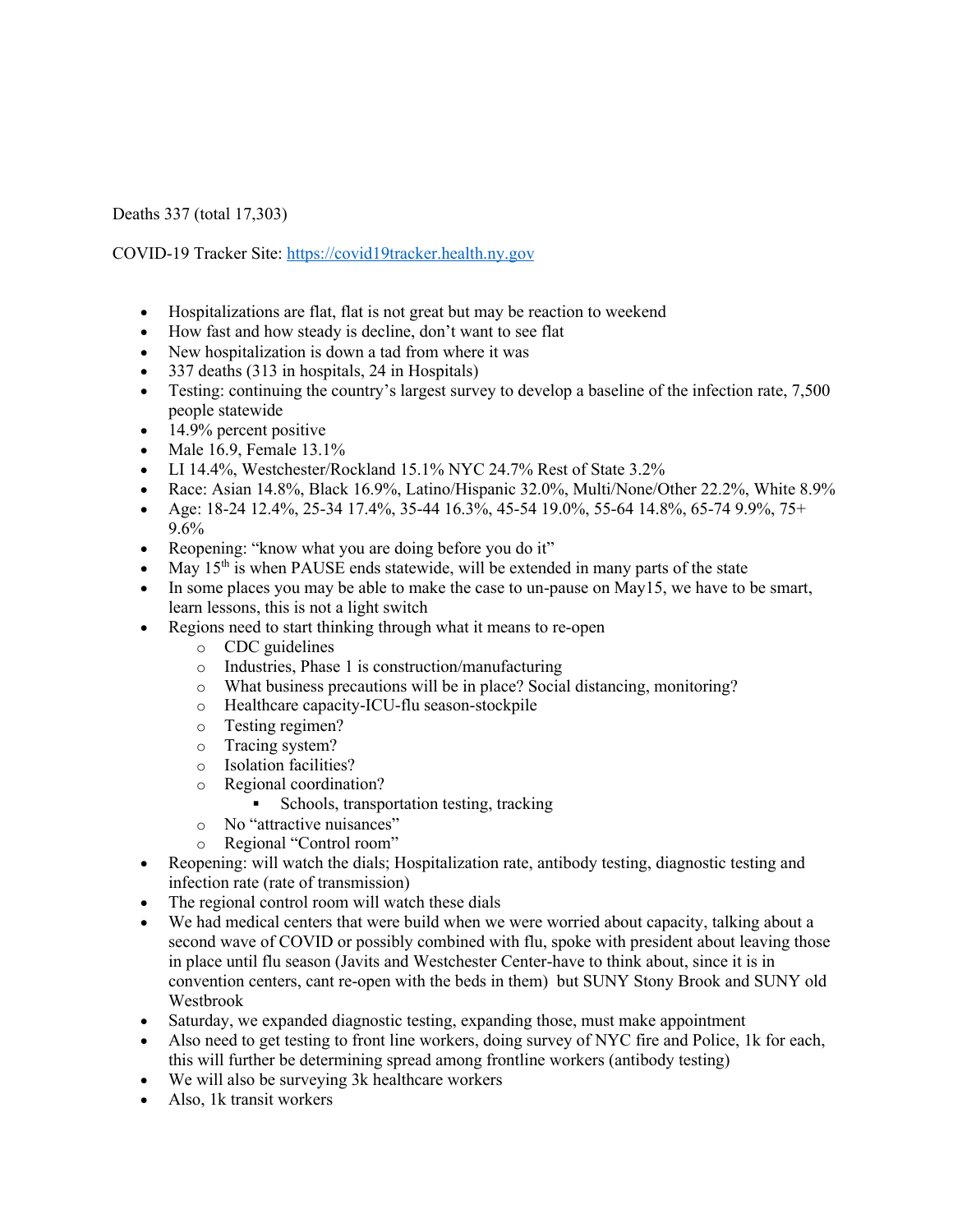- Seeing tremendous demand in food banks
- We are committing 25M for emergency funding for food banks
- Also asking philanthropies to help  $(covidphilanthropies@exec.py.gov)$
- Have issue upstate, farmers dumping milk, will be launching the Nourish NY initiative to purchase food and products to give to food banks
- We will also be working with companies to process excess milk to make their products that will be given to food banks (Cabot, Chobani, Dairy Farmers of America, Upstate Niagara Cooperative.
- Must re-imagine: tele-education, tele-medicine, public transit, better public health system, more social equity
- Yes, life will be different, but different can mean better if we are start about it
- Kentucky Governor Andy Beshear stood up and said to his senior senator was wrong about saying states should go bankrupt, it is hard to speak truth to power, it warms my heart to see an elected official that is not a

## $O&A$ :

Are you confident that President will use DPA to make more reagents and swabs?

• I don't know if he has said he will use the DPA for that

- What do you say about the models that were wrong in the projections rates?
	- We changed the reality, they were not wrong, reality was number was lower which is a testament to the intelligence to the people of this state

Mayor DeBlasio will be opening streets, thoughts on that?

- Said early on you have to be realistic about people needed to get outside
- I had said NYC should open streets, traffic is way down
- Spoke to Mayor and Speaker, they have a disagreement about how it works, but you need to have streets that are open so people can walk and socially distance

You said you spoke to the President this morning; did you discuss federal money for the states and how do you feel about him calling it a bailout?

- Not did not discuss that
- The last bill that only did small business help should have included state and local, should say what state and local fund (police, fire, school teachers and hospital workers)
- Don't know why they passes a bill without including that
- Said don't worry it will be in the next bill, heard that three times
- When I hear don't worry, I worry
- So, we are where we are
- Bailout, this is not the time to be talking about dollars and cents among members of a community who are trying to be supportive
- Not time to be saying you put in more than I did, needs to be community and sharing
- If you want to talk about who is getting bailed out, no one is bailing out NYS, NYS has been bailing out states for decades, we are #1 giver, #1 donor state, paid \$116B more than it received
- at a time when people are showing community and mutuality, to now say-"who owes what to whom?" this is not about money it is about working together and sharing and grief and comfort
- if you want to make it about money you are making a mistake, you are going to lose on a tally sheet.

Where have casinos been on re-opening?

- You will have to look at industry and how they would do business
- Social distancing
- Would have to be on individual basis

Hearing about security breach at DOL?

- There were 3 dozen people where papers were stuck together
- It was human error and those people will get credit monitoring